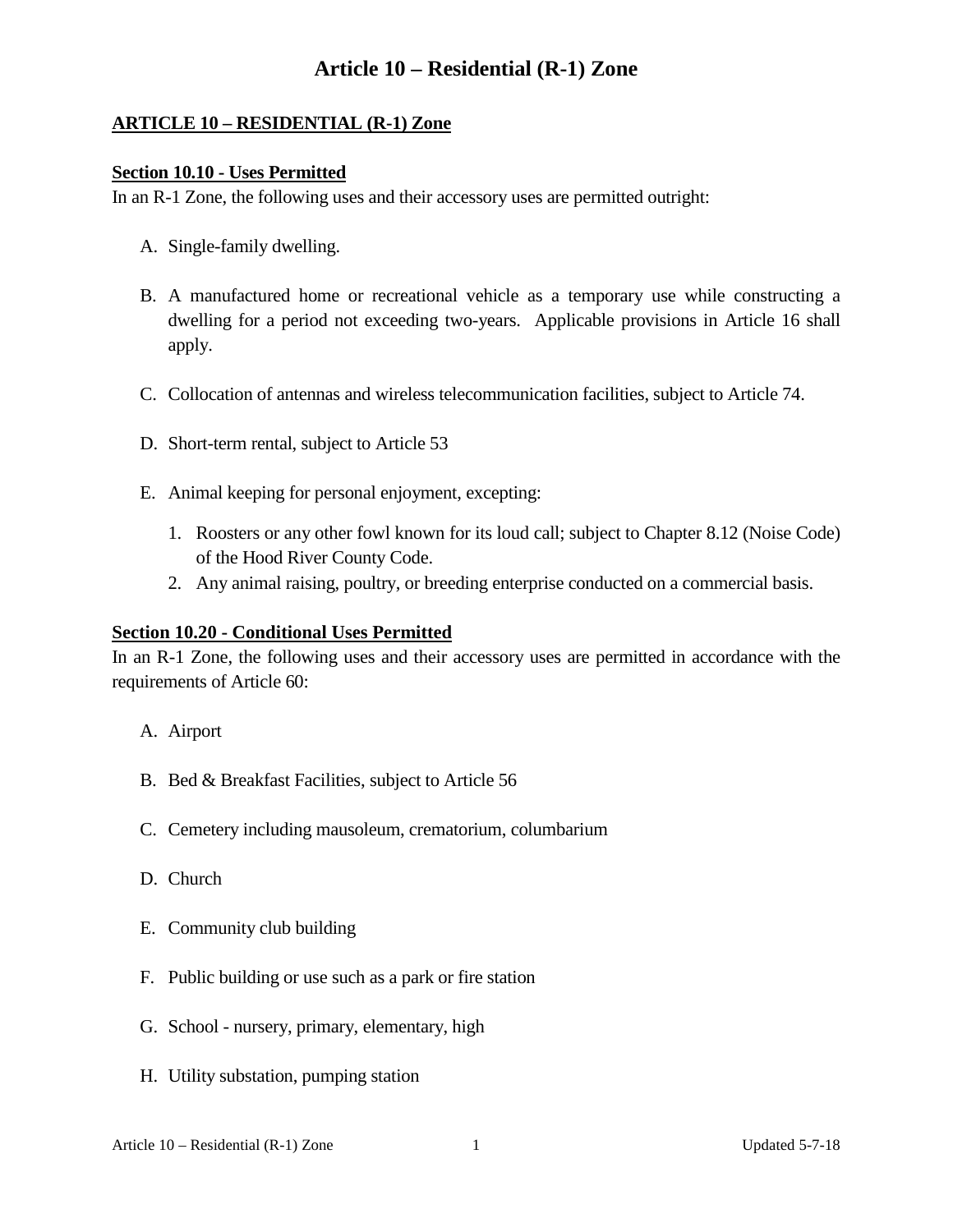# **Article 10 – Residential (R-1) Zone**

- I. Temporary hardship dwelling, subject to the following:
	- 1. One manufactured dwelling, recreational vehicle, or the temporary residential use of an existing building may be allowed in conjunction with an existing dwelling as a temporary use for the term of the hardship suffered by the existing resident or relative, subject to the following:
		- a. The temporary hardship dwelling shall use the same subsurface sewage disposal system used by the existing dwelling, if that disposal system is adequate to accommodate the additional dwelling. If the hardship dwelling will use a public sanitary sewer system, such condition will not be required;
		- b. The applicant shall renew the permit every two-years for it to remain valid. Upon review, the applicant shall provide a statement confirming that the residence remains necessary for the relative named in the permit and pay the required renewal fee.
		- c. Within three-months of the end of the hardship, the manufactured dwelling or recreational vehicle shall be removed or demolished or, in the case of an existing building, the building shall be removed, demolished or returned to an allowed nonresidential use; and
		- d. The applicant shall submit written confirmation from a medical doctor that care is necessary for an aged or infirm person.
	- 2. Temporary hardship dwellings for a dependent relative are subject to the following additional standards:
		- a. Justification that the relative with the hardship is not employed full-time off the site and is dependent upon medical care by either a relative; or a person medically certified to care for such a person on a full-time basis.
		- b. The relative with the hardship, relative providing care, or medically certified person shall be the primary full-time resident.
	- 3. A temporary residence approved under this section is not eligible for replacement. Department of Environmental Quality review and removal requirements also apply.
	- 4. As used in this section "hardship" means a medical hardship or hardship for the care of an aged or infirm person or persons.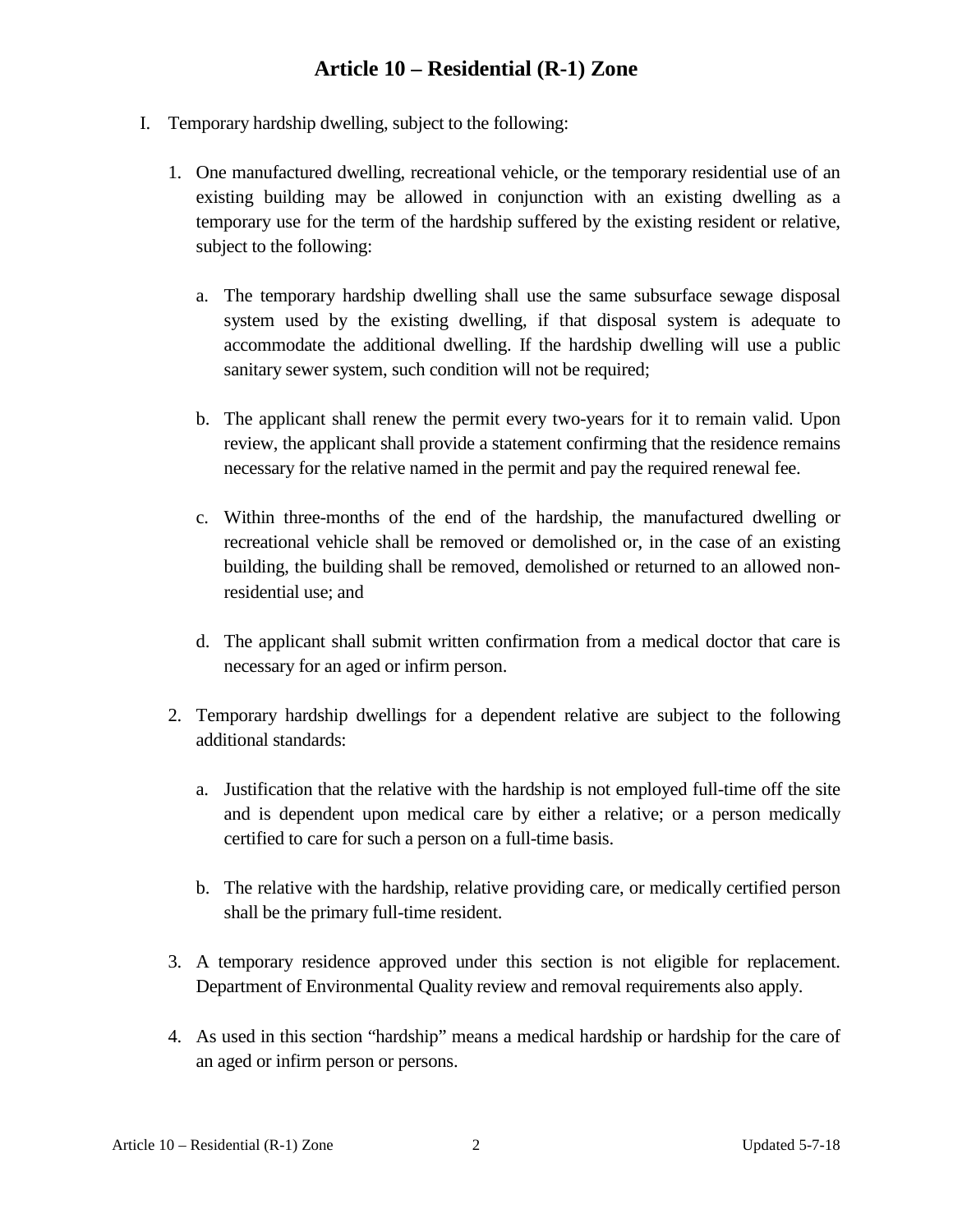# **Article 10 – Residential (R-1) Zone**

- J. Home occupation, subject to Article 53
- K. Duplex

### **Section 10.30 - Lot Size**

In an R-1 Zone, the minimum lot size shall be as follows:

A. The minimum lot area shall be 7,500 square feet provided the lot is served by a public sanitary sewer system. If the lot is not served by a sanitary sewer system, the lot area shall be increased to conform to the requirements of the County Health Department established to avoid problems of water supply and sewage disposal, giving due consideration to soil structure and water table characteristics.

*Pursuant to OAR 660-004-0040(7)(a), property zoned R-1 is subject to a 2-acre minimum*  lot size requirement, unless the parcel is situated within an established Urban *Unincorporated Community or Rural Unincorporated Community.*

- B. The minimum lot width shall be 70-feet
- C. The minimum lot depth shall be 100-feet
- D. In the event that more than one dwelling building and/or mobile home is allowed on a tract of ground under single ownership there must be provided a sufficient lot area for each dwelling building and/or mobile home and such minimum lot must meet all other requirements of this Ordinance with special attention to setbacks and access.

#### **Section 10.40 - Setback Requirements**

In an R-1 Zone, the following apply:

- A. Article 50: Buffer Requirements shall apply to all proposed dwellings, except dwellings located on and directly associated with farm uses, and hardship dwellings in conjunction with a pre-existing non-conforming dwelling. The more restrictive provisions in Article 50 or this section shall apply.
- B. Front: 60-feet from the centerline of any arterial street, or 50-feet from the centerline of any local or collector street, or 20-feet from the right-of-way, whichever is greater
- C. Side: Minimum of 5-feet
- D. Rear: Minimum of 20-feet